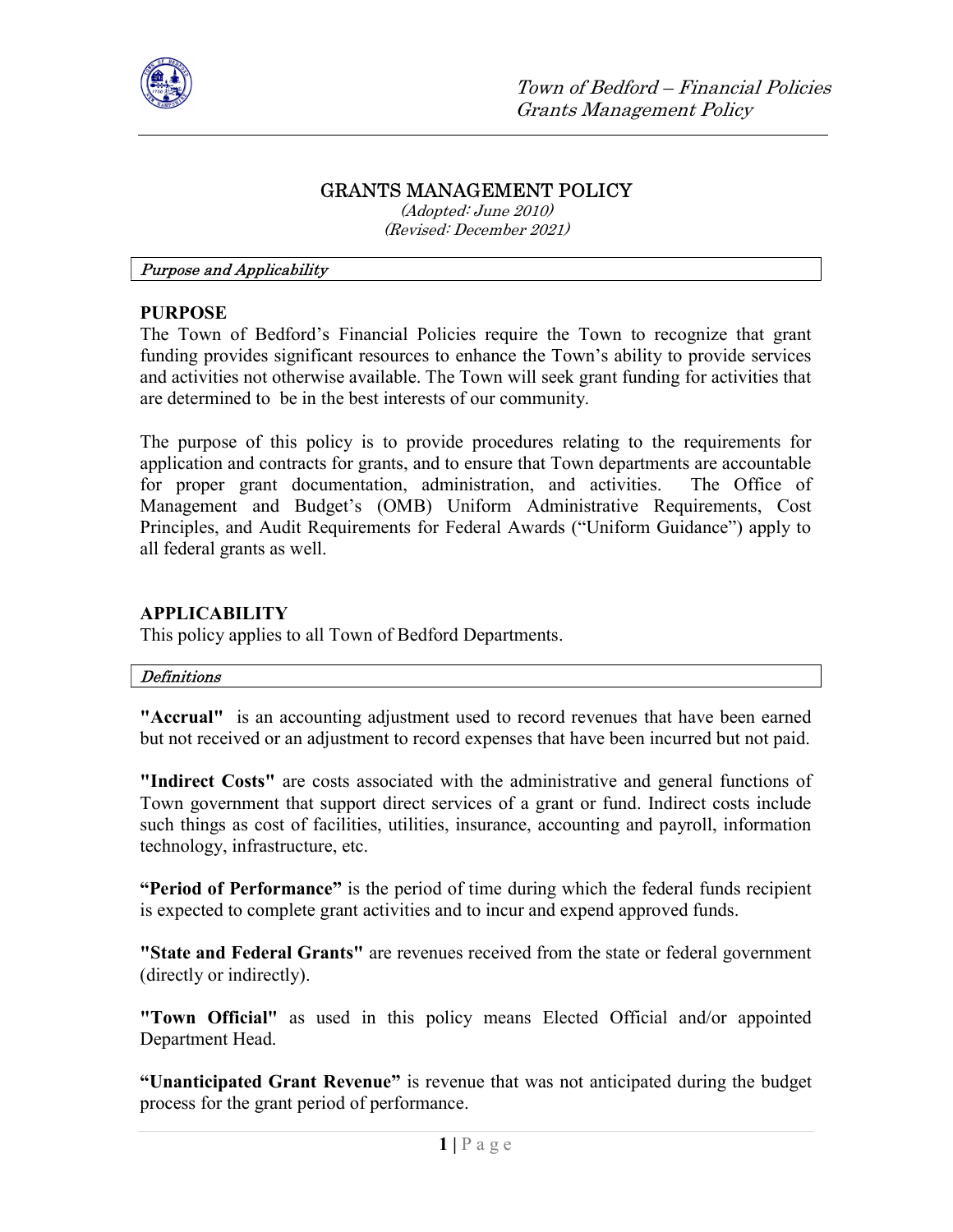

#### Administrative Procedures

### **AUTHORITIES**

All grant contracts will be approved in accordance with the Town's policy and procedures. Grant applications may be completed, signed, and submitted by Town officials after direction from the Town Manager.

### GRANT APPLICATION

Completion of grant applications is the responsibility of the Town official designated by the Town Manager. Applications shall include indirect costs when allowed. Applications requiring signature of the Town's executive authority may be signed by the Council Chair or the Town Manager.

### BUDGETED GRANT CONTRACT/REQUIREMENTS FOR APPROVAL

Prior to acceptance of any funding or expenditure of funds on any grant activity, a written contract is required. The Town Manager can approve/accept grant contracts and subsequent funds for budgeted grant programs.

### EMERGENCY GRANT CONTRACT/REQUIREMENTS FOR APPROVAL:

A written contract is required prior to acceptance of emergency grant funding. However, emergency orders allow for acceptance outside of RSA 31:95-b and the Town Manager has the authority to approve/accept emergency grant contracts and subsequent funds.

## UNANTICIPATED GRANT CONTRACT/REQUIREMENTS FOR APPROVAL:

A written contract is required prior to the acceptance of unanticipated grants. The Town Council accepted the provisions of RSA 31:95-b in 2013 and this allows the Town Council to apply for, accept and expend unanticipated funds that become available throughout the year. However, if the grant requires matching funds, then the Council should be sure there are proper appropriations available to satisfy the matching requirement without overspending the bottom line.

Furthermore, the Town Council has authorized the Town Manager to apply for unanticipated grants.

## COMPLIANCE WITH GRANT REQUIREMENTS

Town officials are responsible for compliance with all aspects of grant requirements including tracking, and ensuring that requests for reimbursement are accurate and submitted on schedule or as soon as possible after completion of grant activities.

## COMPLIANCE WITH FEDERAL GRANT REQUIREMENTS

Town officials shall follow the OMB Uniform Guidance for all federally funded programs as cited under the Code of Federal Regulations, Title 2, Grants and Agreements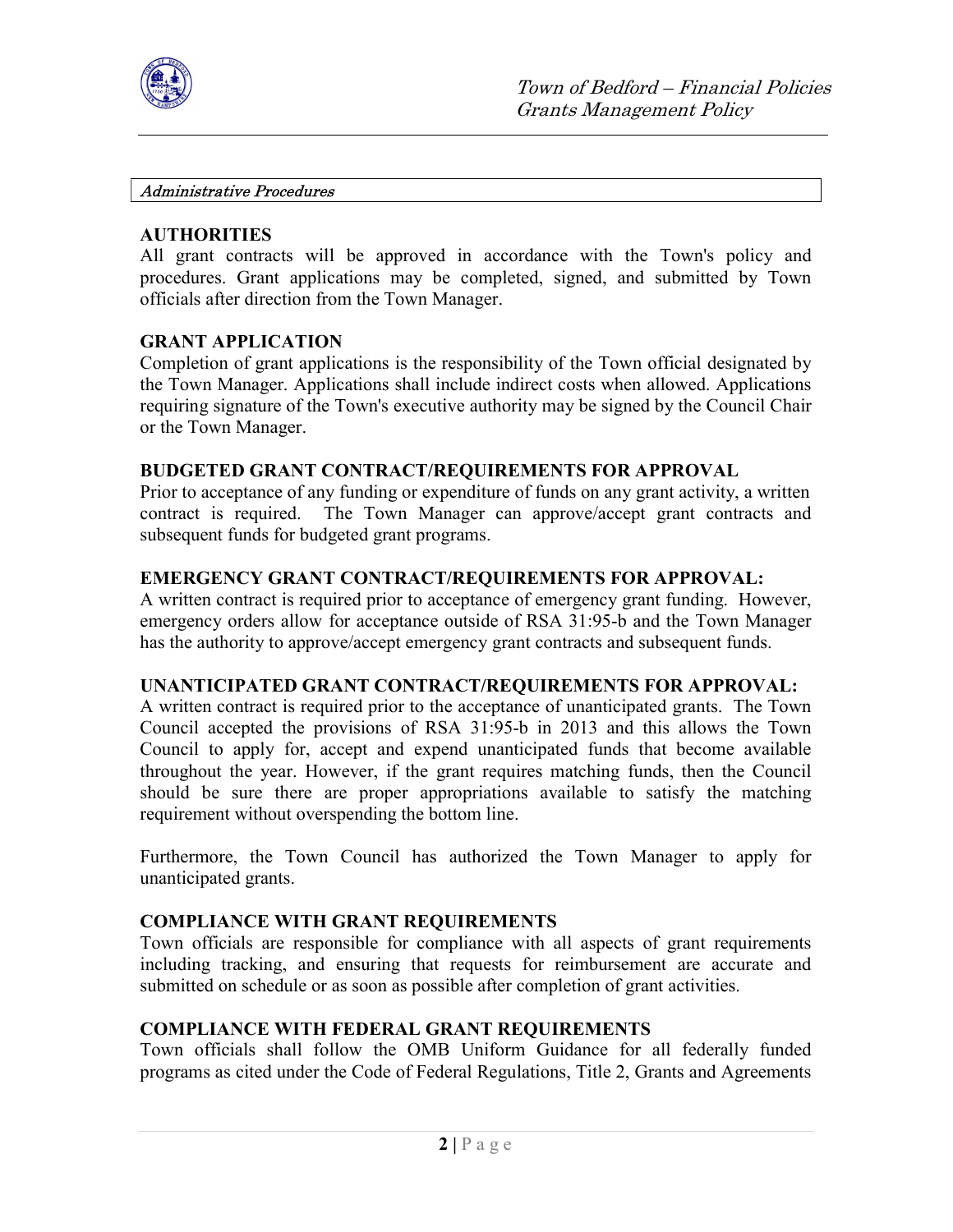

section. The full OMB text is lengthy at over 750 pages so a summary of key areas pertaining to federal awards responsibility is listed below:

Allowable Costs: It is up to the Department administering the grant project to determine allowability of costs based on written requirements of the federal awarding agency. All costs must be fully documented, reasonable in nature and amount, and necessary for the covered program. Costs shall not be used to meet cost sharing or matching requirements of any other federally financed program in the current of prior period. In other words, no "double-dipping."

Cash Management: Reimbursement requests for costs previously awarded shall follow the requirements within the federal award agreement. The Department administering the grant project shall monitor the contract costs against the award amount in order to avoid spending over the award amount. Departments should identify federal grant expenditures by noting the project name on invoices submitted to accounts payable or by identifying hours worked with applicable payroll codes when processing payroll requests.

Eligibility: Cost eligibility is specific to each federal program and the Department administering the program shall review grant agreements carefully prior to purchases to avoid improper purchases and to avoid incurring costs not expected to be reimbursed.

Equipment and Real Property Management: The Finance Department shall maintain all records for acquisitions and disposition of property acquired with federal awards. In accordance with the Town's current fixed asset policy, assets will be tagged, tracked in financial software, must have a useful life greater than one year and meet minimum cost requirements in order to be to be capitalized and depreciated. Disposals of federally funded equipment and real property will be in accordance with Chapter 200, section 313 of the Code of Federal Regulations.

Matching and Earmarking: If matching is required for the grant project, then the Department administering the project shall earmark in-kind contributions of property and services to meet the match amount identified in the award. The Finance Department will also be available to assist with these calculations where applicable.

Period of Performance: Costs must be incurred or obligated according to the period of performance identified for the federal program.

Procurement and Debarment: Federal grant purchases will be made in accordance with the Town's purchasing policy. Additionally, the Town shall not enter into purchase contracts with vendors listed in the government wide exclusion list.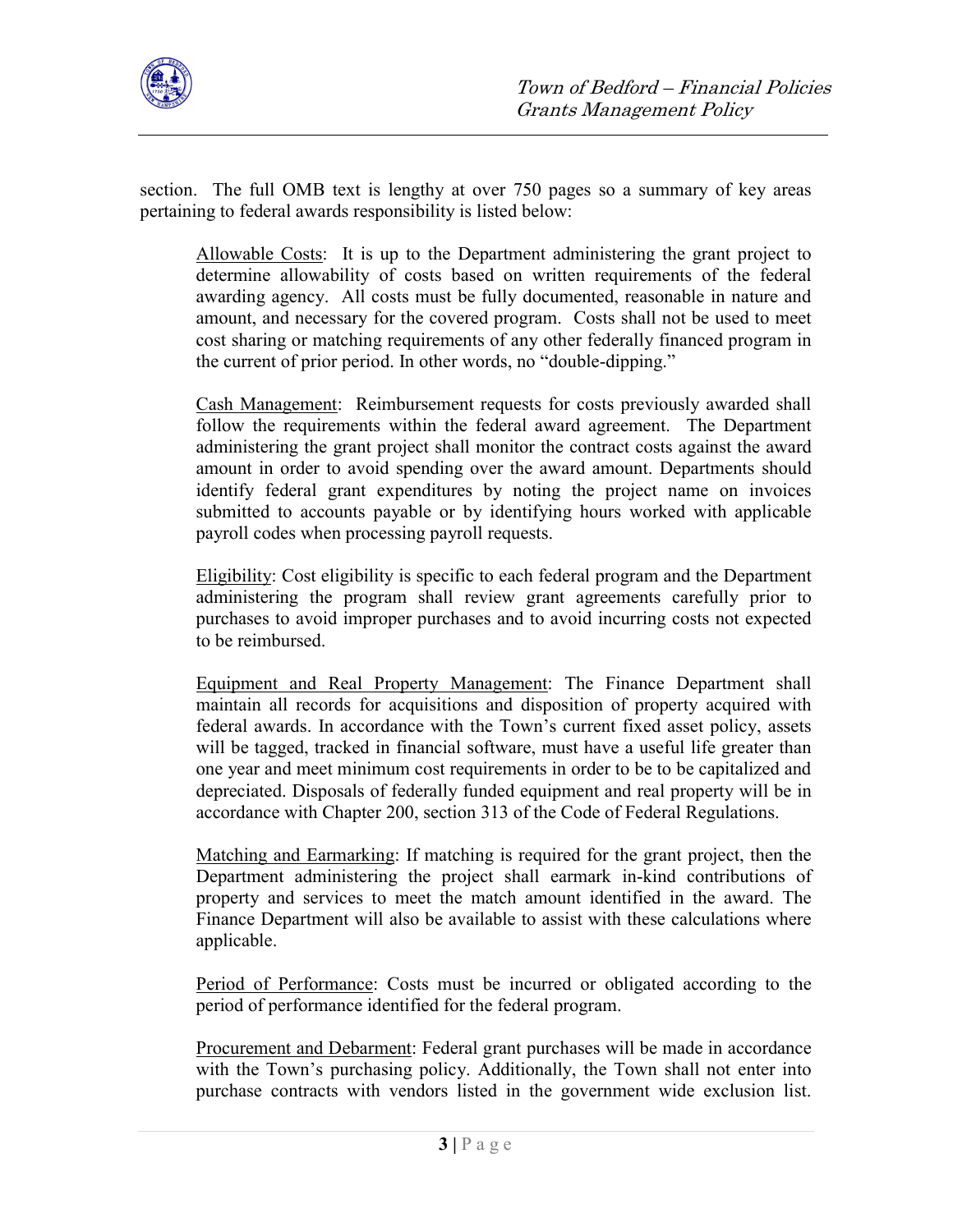

Departments can verify vendor status by searching the System for Award Management website: https://sam.gov/content/exclusions.

Program Income: Grant revenue will be recognized when there is reasonable assurance that the grant conditions have been met and that the monies will be received. It is also worth noting that any reductions to expenditure type transactions for grant activities such as a purchase discount, rebate or insurance refund must be recorded as a cost reduction or as a cash refund to the grant program.

Reporting: The Department administering the grant program is responsible for any grant reporting and grant closeout documents as required by the federal awarding agency.

Sub-recipient Monitoring: Should the Town ever pass through federal award monies to a sub-recipient, then any applicable OMB Uniform Guidance for subrecipient monitoring will be followed.

Single Audit: The Town will be subject to single audit whenever \$750,000 in federal funds are expended in a fiscal year. A single audit provides the federal government with assurance that recipients are following OMB Uniform Guidance and the deadline for a single audit is September  $30<sup>th</sup>$  in the year following a December fiscal year-end.

## OBLIGATION OF GRANT FUNDS

All grant funds must be obligated by the termination date of the project. Project funds legally obligated by the termination date must be expended within the period specified within the grant contract or agreement.

# RESPONSIBILITY FOR MAINTENANCE OF FILE AND PUBLIC DISCLOSURE

The initiating Department will maintain the official grant file, including but not limited to: the contract and amendments, applications, activity reports, requests for reimbursement, fiscal reports, and other correspondence. Copies of grant records will be forwarded to the Finance Department for accrual and audit purposes. In turn, the Finance Department will notify the Department when the cash is received and provide proof of receipt upon recording.

Public disclosure requests regarding grants will be referred to the initiating Department for coordination of public records gathering and release.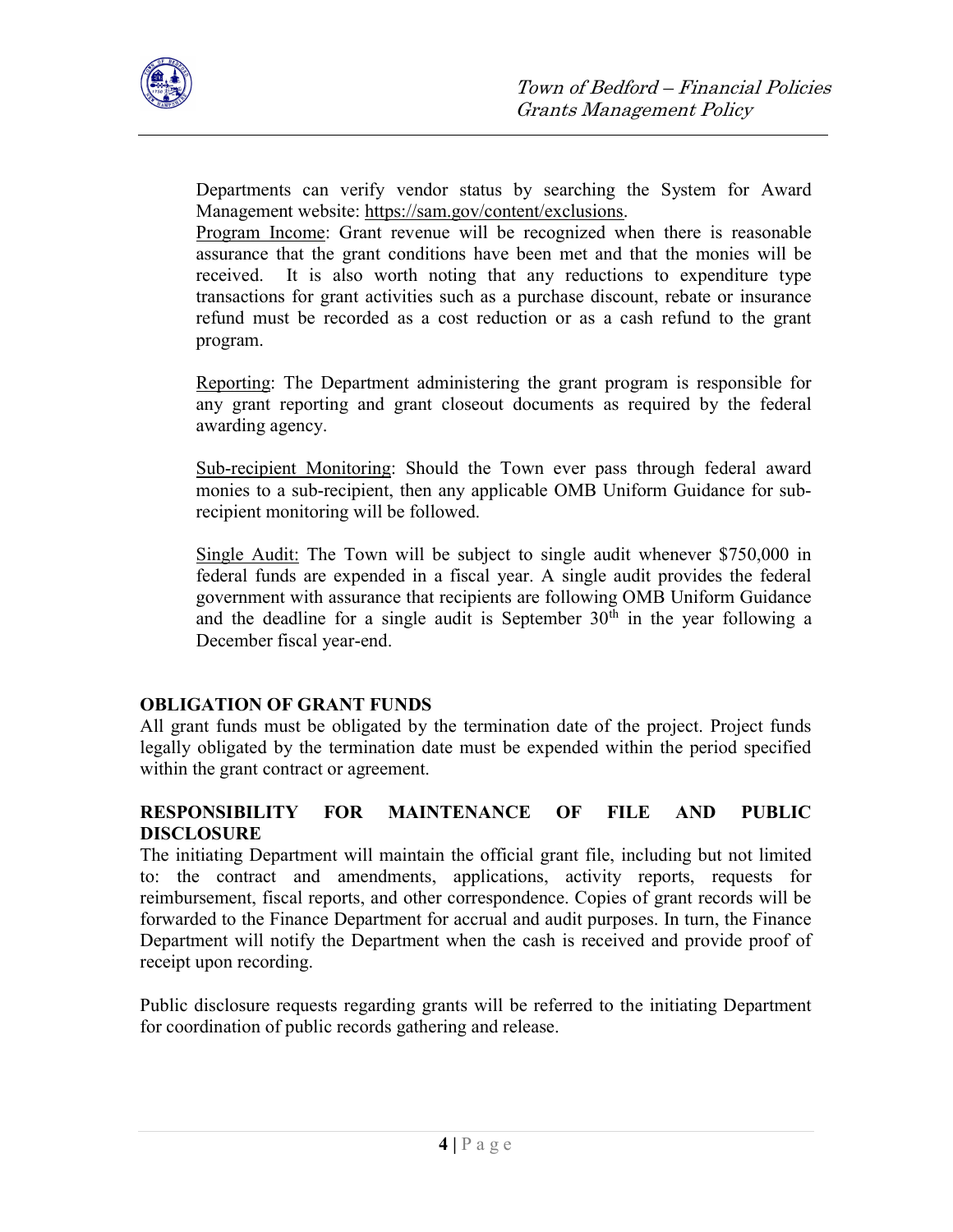

#### Accounting Procedures

## GRANT REVENUES

All grant revenues will be deposited to revenue accounts specific to the grant and grant year. In addition, accruals will be deposited to separate revenue accounts. The Finance Department will create and maintain revenue numbers that ensure identification of grants by year and provide for tracking of accruals.

# Deposit and Budgeting of Revenue for Multi-year Grants

Town officials must ensure that for reimbursement-based, multi-year grants, both revenues and expenditures are budgeted in the year during which the grant activity will be performed. Reimbursements for grant activities performed in one calendar year and not actually received until the next calendar year are considered accruals and deposited as such.

Revenues for grants where funds are received by the Town prior to the grant activity (typically as a lump sum) are required to be deposited into a special revenue account set up specifically for the grant purpose.

## PURCHASING PROCEDURES

Any purchases for goods or services to be made with grant funds shall follow the Town's established Purchasing Policy. For equipment purchased with grant funds, the Town official shall ensure that the equipment is inventoried in accordance with the Town's Fixed Asset policy.

In the event that grant funds are to be used for payroll, the Payroll Administrator will ensure that the employee being paid with grant funds are coded properly to the Grant Funded Payroll pay type in the payroll system. The Department Administrative Assistant processing payroll will key personnel hours according to timesheets submitted. The keyed payroll is then approved by the Department Head prior to release to the Payroll Administrator.

## IMPORTANT TIME FRAMES AT A GLANCE:

September: A single audit is required whenever \$750,000 or more in federal funds are expended in a fiscal year and the single audit deadline for calendar-year entities is September  $30<sup>th</sup>$ .

30 Days After Single Audit is Complete or September  $30<sup>th</sup>$  (whichever is sooner): The audit collection form must be submitted to the Federal Audit Clearinghouse (FAC) website. The FAC serves as the repository of record for single audit reporting packages and must make these records available to the public.